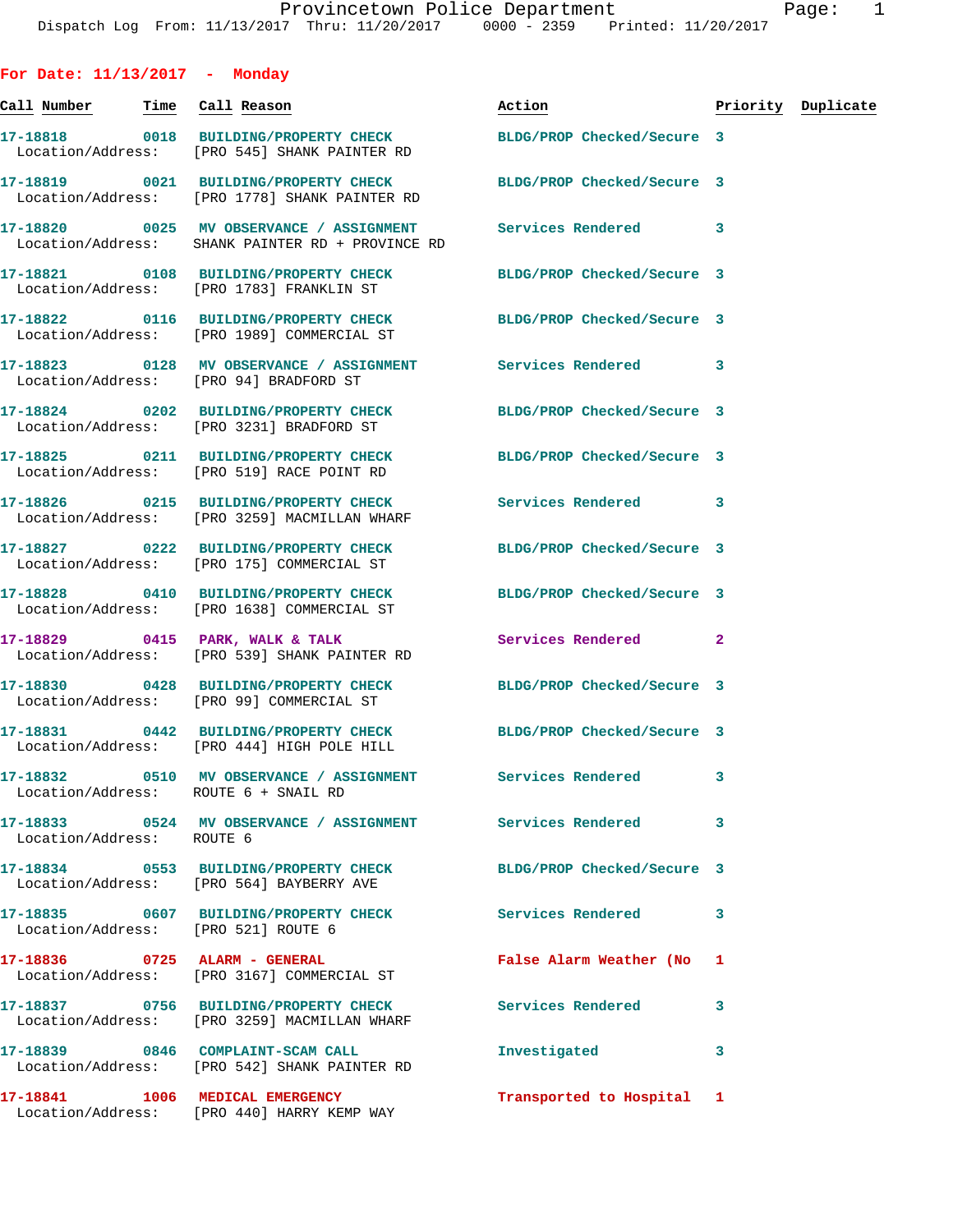|                                                    | Dispatch Log From: 11/13/2017 Thru: 11/20/2017 0000 - 2359 Printed: 11/20/2017                                 | Provincetown Police Department | Page: 2                 |
|----------------------------------------------------|----------------------------------------------------------------------------------------------------------------|--------------------------------|-------------------------|
|                                                    | 17-18842 1020 MV OBSERVANCE / ASSIGNMENT No Action Required 3                                                  |                                |                         |
|                                                    | Location/Address: [PRO 530] SHANK PAINTER RD                                                                   |                                |                         |
| 17-18843 1043 MV STOP<br>Location/Address: ROUTE 6 |                                                                                                                | <b>VERBAL WARNING</b> 3        |                         |
|                                                    | 17-18845 1117 FOLLOW UP<br>Location/Address: [PRO 175] COMMERCIAL ST                                           | Services Rendered              | $\mathbf{2}$            |
|                                                    | 17-18846 1130 ANIMAL CALL Services Rendered Location/Address: [PRO 1191] HOLWAY AVE                            |                                | $\mathbf{2}$            |
|                                                    | 17-18847 1155 ALARM - FIRE<br>Location/Address: [PRO 516] RACE POINT RD                                        | False Alarm 1                  |                         |
|                                                    | 17-18849 1515 PARK, WALK & TALK 1999 Services Rendered<br>Location/Address: [PRO 569] WINSLOW ST               |                                | $\mathbf{2}$            |
|                                                    | 17-18850 1545 SERVICE CALL / POLICE 11 Investigated<br>Location/Address: [PRO 1261] COMMERCIAL ST              |                                | $\overline{\mathbf{3}}$ |
| Refer To Accident: 17-105-AC                       | 17-18851 1601 MV COLLISION<br>Location/Address: DYER ST + COMMERCIAL ST                                        | <b>Vehicle Towed</b>           | $\mathbf{1}$            |
|                                                    | 17-18852 1611 MEDICAL EMERGENCY/M/V/A PATIENT REFUSAL 1<br>Location/Address: DYER ST + COMMERCIAL ST           |                                |                         |
|                                                    | 17-18853 1708 MV DISABLED<br>Location/Address: [PRO 2479] ROUTE 6                                              | Vehicle Towed                  | $\mathbf{2}$            |
|                                                    | 17-18854 1726 ASSIST CITIZEN<br>Location/Address: [PRO 413] CONWELL ST                                         | Services Rendered 3            |                         |
|                                                    | 17-18855 1800 MEDICAL EMERGENCY/ Investigated 1<br>Location/Address: [PRO 2562] COMMERCIAL ST                  |                                |                         |
|                                                    | 17-18858 2326 BUILDING/PROPERTY CHECK Services Rendered<br>Location/Address: [PRO 3163] WINTHROP ST            |                                | $\mathbf{3}$            |
|                                                    | 17-18859 2337 MV OBSERVANCE / ASSIGNMENT Services Rendered<br>Location/Address: BRADFORD ST + HIGH POLE HILL   |                                | 3                       |
|                                                    | 17-18860 2350 BUILDING/PROPERTY CHECK BLDG/PROP Checked/Secure 3<br>Location/Address: [PRO 2483] COMMERCIAL ST |                                |                         |
| For Date: $11/14/2017$ - Tuesday                   |                                                                                                                |                                |                         |
|                                                    | 17-18861 0030 BUILDING/PROPERTY CHECK<br>Location/Address: [PRO 3259] MACMILLAN WHARF                          | Services Rendered 3            |                         |
|                                                    | 17-18862 0104 BUILDING/PROPERTY CHECK<br>Location/Address: [PRO 1638] COMMERCIAL ST                            | BLDG/PROP Checked/Secure 3     |                         |
| Location/Address: ROUTE 6 + SNAIL RD               | 17-18863 0117 MV OBSERVANCE / ASSIGNMENT Services Rendered                                                     |                                | $\mathbf{3}$            |
|                                                    | 17-18864 0120 BUILDING/PROPERTY CHECK<br>Location/Address: [PRO 3430] COMMERCIAL ST                            | Services Rendered              | 3                       |
| Location/Address: [PRO 521] ROUTE 6                | 17-18865 0203 BUILDING/PROPERTY CHECK                                                                          | Services Rendered              | 3                       |
|                                                    | 17-18870 0557 BUILDING/PROPERTY CHECK<br>Location/Address: [PRO 2898] JEROME SMITH RD                          | <b>Services Rendered</b>       | 3                       |
| 17-18872 0732 COURT RUN                            | Location/Address: [PRO 542] SHANK PAINTER RD                                                                   | Services Rendered              | 3                       |
| 17-18873 0813 AT SCHOOL                            |                                                                                                                | Services Rendered              | 3                       |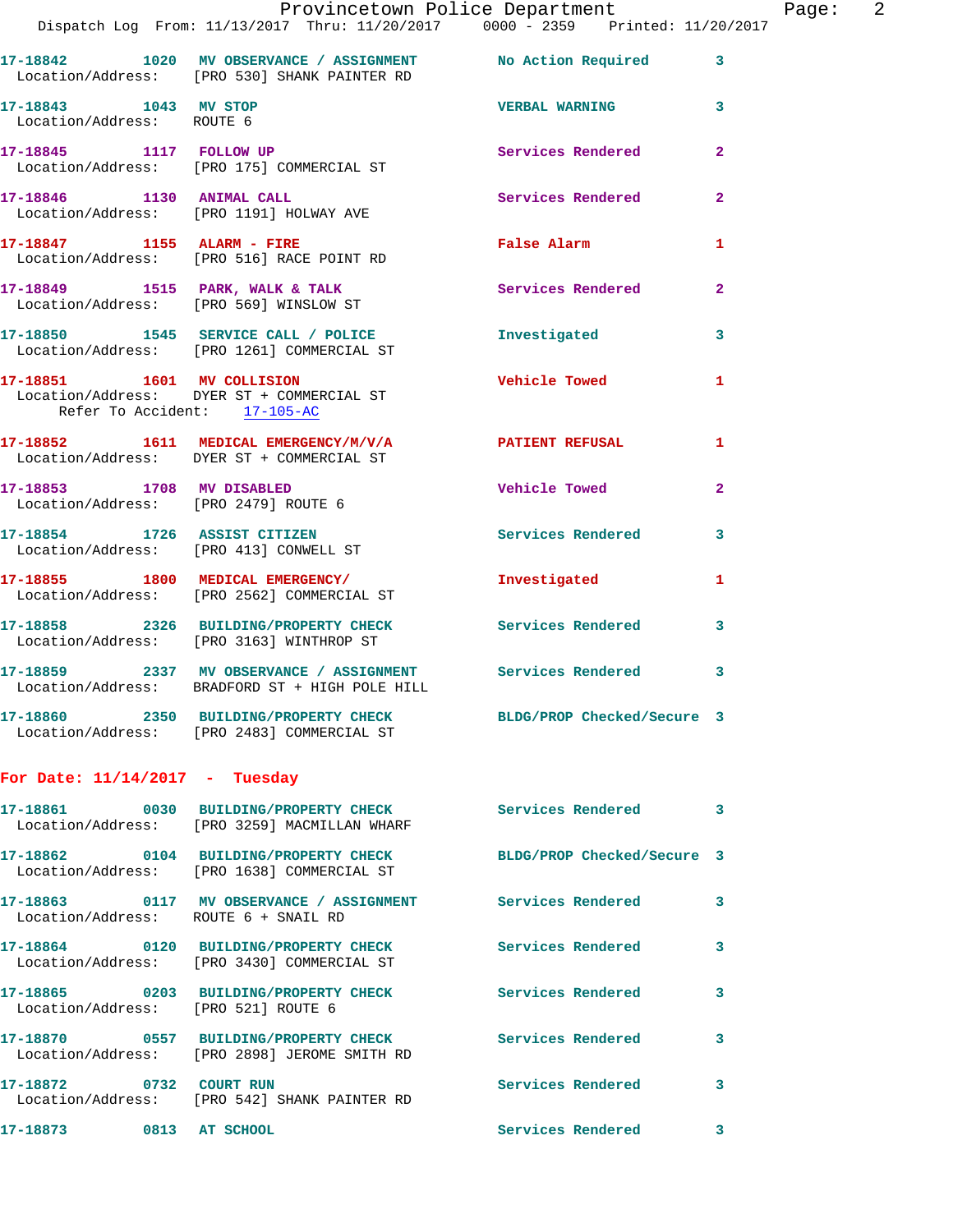|                                                         | Dispatch Log From: 11/13/2017 Thru: 11/20/2017 0000 - 2359 Printed: 11/20/2017                                  | Provincetown Police Department | $\overline{3}$<br>Page: |
|---------------------------------------------------------|-----------------------------------------------------------------------------------------------------------------|--------------------------------|-------------------------|
| Location/Address: [PRO 569] WINSLOW ST                  |                                                                                                                 |                                |                         |
| Location/Address: [PRO 3287] ROUTE 6                    | 17-18874 0849 BUILDING/PROPERTY CHECK BLDG/PROP Checked/Secure 3                                                |                                |                         |
|                                                         | 17-18875 0940 BUILDING/PROPERTY CHECK BLDG/PROP Checked/Secure 3<br>Location/Address: [PRO 3317] CEMETERY RD    |                                | 1                       |
| Refer To Accident: 17-102-AC                            | 17-18877 1229 PROPERTY DAMAGE Services Rendered 3<br>Location/Address: [PRO 1702] COMMERCIAL ST                 |                                |                         |
|                                                         | 17-18878 1230 BUILDING/PROPERTY CHECK BLDG/PROP Checked/Secure 3<br>Location/Address: [PRO 2500] COMMERCIAL ST  |                                |                         |
|                                                         | 17-18879 1253 BUILDING/PROPERTY CHECK BLDG/PROP Checked/Secure 3<br>Location/Address: [PRO 571] ALDEN ST        |                                |                         |
|                                                         | 17-18880 1257 PARK, WALK & TALK<br>Location/Address: [PRO 537] SHANK PAINTER RD                                 | Services Rendered 2            |                         |
|                                                         | 17-18881 1337 MV OBSERVANCE / ASSIGNMENT Services Rendered<br>Location/Address: HOWLAND ST + HARRY KEMP WAY     |                                | 3                       |
|                                                         | 17-18882 1339 FOLLOW UP<br>Location/Address: [PRO 3614] COMMERCIAL ST                                           | FOLLOW UP                      | $\overline{a}$          |
| Location/Address: [PRO 2518] ROUTE 6                    | 17-18883 1427 VERBAL SPEED                                                                                      | <b>VERBAL WARNING</b>          | 3                       |
| 17-18884 1458 FOLLOW UP<br>Refer To Accident: 17-105-AC | Location/Address: [PRO 542] SHANK PAINTER RD                                                                    | Services Rendered              | $\mathbf{2}$            |
|                                                         | 17-18885 1533 FOLLOW UP<br>Location/Address: [PRO 542] SHANK PAINTER RD                                         | Services Rendered              | $\mathbf{2}$            |
|                                                         | 17-18886 1651 BUILDING/PROPERTY CHECK BLDG/PROP Checked/Secure 3<br>Location/Address: [PRO 2206] COMMERCIAL ST  |                                |                         |
|                                                         | 17-18887 1714 COMPLAINT<br>Location/Address: [PRO 542] SHANK PAINTER RD                                         | SPOKEN TO                      | 3                       |
| Location/Address: SHANK PAINTER RD                      | 17-18888 1904 MV OBSERVANCE / ASSIGNMENT No Action Required 3                                                   |                                |                         |
| Location/Address: [PRO 3287] ROUTE 6                    | 17-18889 2025 BUILDING/PROPERTY CHECK BLDG/PROP Checked/Secure 3                                                |                                |                         |
|                                                         | 17-18890 2038 BUILDING/PROPERTY CHECK Services Rendered 3<br>Location/Address: [PRO 2898] JEROME SMITH RD       |                                |                         |
| Location/Address: [PRO 2521] ROUTE 6                    | 17-18891 2100 MV OBSERVANCE / ASSIGNMENT Services Rendered                                                      |                                | 3                       |
|                                                         | 17-18892 2100 MEDICAL EMERGENCY<br>Location/Address: [PRO 2620] NELSON AVE                                      | Transported to Hospital 1      |                         |
|                                                         | 17-18893 2355 MV OBSERVANCE / ASSIGNMENT<br>Location/Address: [PRO 2490] PROVINCELANDS RD                       | <b>Services Rendered</b>       | 3                       |
|                                                         | 17-18894 2355 MV OBSERVANCE / ASSIGNMENT Services Rendered 3<br>Location/Address: [PRO 2489] BRADFORD ST        |                                |                         |
| For Date: $11/15/2017$ - Wednesday                      |                                                                                                                 |                                |                         |
|                                                         | 17-18895 0008 BUILDING/PROPERTY CHECK BLDG/PROP Checked/Secure 3<br>Location/Address: [PRO 447] JEROME SMITH RD |                                |                         |
|                                                         |                                                                                                                 |                                |                         |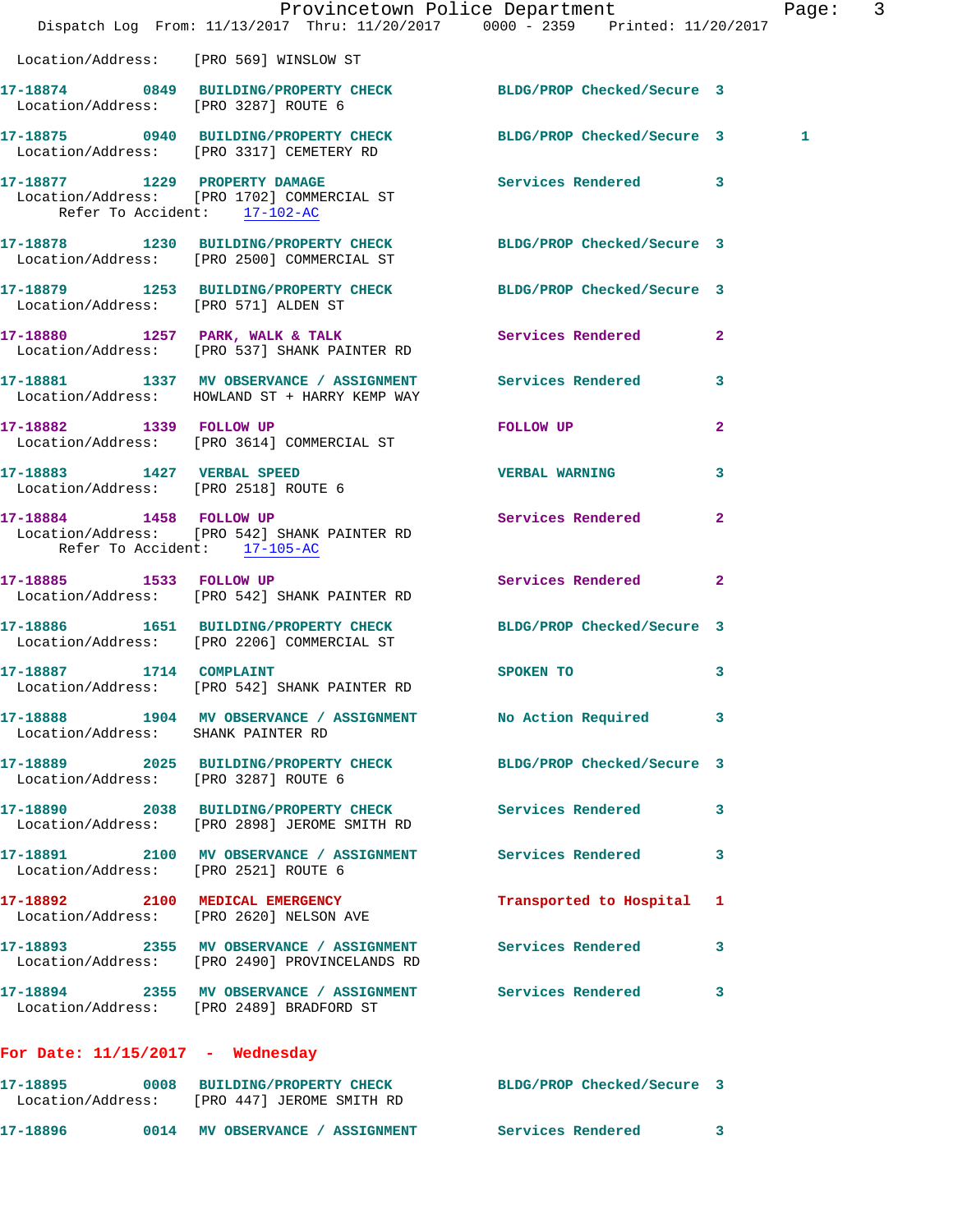|                                                     | Provincetown Police Department<br>Dispatch Log From: 11/13/2017 Thru: 11/20/2017 0000 - 2359 Printed: 11/20/2017 |                            | $\overline{4}$<br>Page: |
|-----------------------------------------------------|------------------------------------------------------------------------------------------------------------------|----------------------------|-------------------------|
|                                                     | Location/Address: SHANK PAINTER RD + JEROME SMITH RD                                                             |                            |                         |
|                                                     | 17-18897 0037 BUILDING/PROPERTY CHECK<br>Location/Address: [PRO 2483] COMMERCIAL ST                              | Services Rendered 3        |                         |
|                                                     | 17-18898 0040 MV OBSERVANCE / ASSIGNMENT Services Rendered<br>Location/Address: [PRO 106] COMMERCIAL ST          |                            | $\mathbf{3}$            |
|                                                     | 17-18899 0103 BUILDING/PROPERTY CHECK<br>Location/Address: [PRO 444] HIGH POLE HILL                              | BLDG/PROP Checked/Secure 3 |                         |
|                                                     | 17-18900 0113 BUILDING/PROPERTY CHECK Services Rendered 3<br>Location/Address: [PRO 106] COMMERCIAL ST           |                            |                         |
|                                                     | 17-18902 0116 MV OBSERVANCE / ASSIGNMENT Services Rendered 3<br>Location/Address: BRADFORD ST + HIGH POLE HILL   |                            |                         |
| Location/Address: [PRO 4048] ROUTE 6                | 17-18901 0117 MV OBSERVANCE / ASSIGNMENT Services Rendered 3                                                     |                            |                         |
|                                                     | 17-18903 0146 BUILDING/PROPERTY CHECK<br>Location/Address: [PRO 1638] COMMERCIAL ST                              | BLDG/PROP Checked/Secure 3 |                         |
|                                                     | 17-18904 0150 BUILDING/PROPERTY CHECK<br>Location/Address: [PRO 3259] MACMILLAN WHARF                            | Services Rendered 3        |                         |
|                                                     | 17-18905 0220 BUILDING/PROPERTY CHECK<br>Location/Address: [PRO 1778] SHANK PAINTER RD                           | BLDG/PROP Checked/Secure 3 |                         |
|                                                     | 17-18906 0222 BUILDING/PROPERTY CHECK<br>Location/Address: [PRO 545] SHANK PAINTER RD                            | BLDG/PROP Checked/Secure 3 |                         |
| Location/Address: [PRO 4048] ROUTE 6                | 17-18907 0235 MV OBSERVANCE / ASSIGNMENT Services Rendered 3                                                     |                            |                         |
| Location/Address: ROUTE 6                           | 17-18908 0236 MV OBSERVANCE / ASSIGNMENT Services Rendered                                                       |                            | 3                       |
| Location/Address: [PRO 521] ROUTE 6                 | 17-18909 0320 BUILDING/PROPERTY CHECK Services Rendered                                                          |                            | 3                       |
|                                                     | 17-18910 0336 BUILDING/PROPERTY CHECK Services Rendered 3<br>Location/Address: [PRO 2499] RACE POINT RD          |                            |                         |
|                                                     | 17-18911 0348 BUILDING/PROPERTY CHECK BLDG/PROP Checked/Secure 3<br>Location/Address: [PRO 1783] FRANKLIN ST     |                            |                         |
|                                                     | 17-18912 0458 BUILDING/PROPERTY CHECK<br>Location/Address: [PRO 446] HOWLAND ST                                  | BLDG/PROP Checked/Secure 3 |                         |
|                                                     | 17-18913 0511 MV OBSERVANCE / ASSIGNMENT Services Rendered 3<br>Location/Address: [PRO 2489] BRADFORD ST         |                            |                         |
| 17-18914 0514 MV STOP<br>Location/Address: SNAIL RD |                                                                                                                  | <b>VERBAL WARNING</b>      | 3                       |
|                                                     | 17-18915 0531 MV OBSERVANCE / ASSIGNMENT Services Rendered 3<br>Location/Address: [PRO 3430] COMMERCIAL ST       |                            |                         |
| 17-18916 0744 PET PANTRY                            | Location/Address: [PRO 3296] SHANK PAINTER RD                                                                    | Services Rendered          | 3                       |
| 17-18918 0810 AT SCHOOL                             | Location/Address: [PRO 569] WINSLOW ST                                                                           | Services Rendered          | 3                       |
|                                                     | Location/Address: [PRO 3430] COMMERCIAL ST                                                                       |                            | 3                       |
|                                                     | 17-18919 0853 PARK, WALK & TALK<br>Location/Address: [PRO 320] COMMERCIAL ST                                     | Services Rendered          | $\mathbf{2}$            |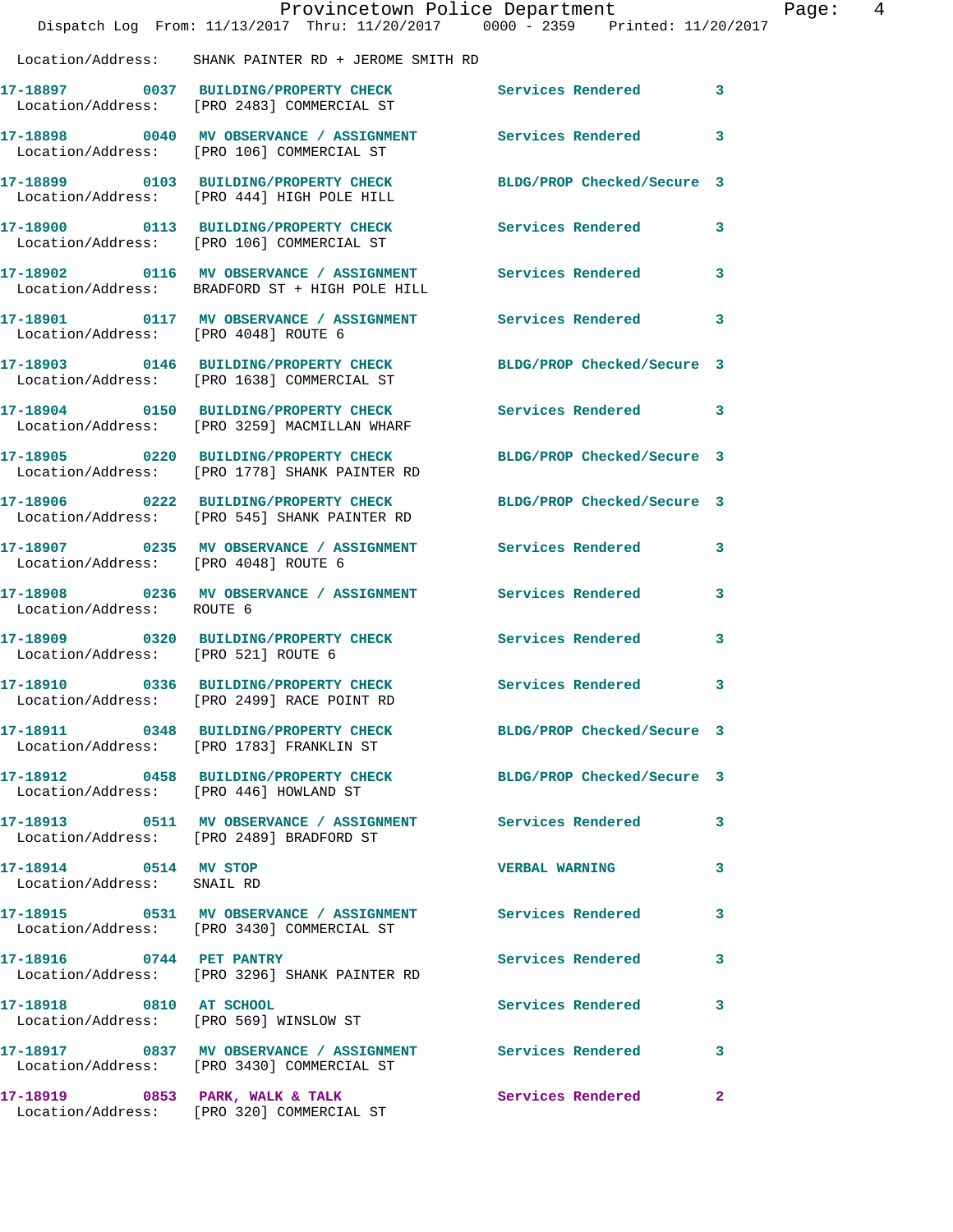|                                      | Provincetown Police Department<br>Dispatch Log From: 11/13/2017 Thru: 11/20/2017 0000 - 2359 Printed: 11/20/2017 |                            |                |
|--------------------------------------|------------------------------------------------------------------------------------------------------------------|----------------------------|----------------|
|                                      | 17-18920 0932 BURGLAR ALARM <b>False Alarm</b><br>Location/Address: [PRO 1978] COMMERCIAL ST                     |                            | 1              |
| Location/Address: [PRO 3287] ROUTE 6 | 17-18923 1013 BUILDING/PROPERTY CHECK BLDG/PROP Checked/Secure 3                                                 |                            |                |
| Location/Address: [PRO 571] ALDEN ST | 17-18926 1128 BUILDING/PROPERTY CHECK BLDG/PROP Checked/Secure 3                                                 |                            |                |
|                                      | 17-18929 1303 BUILDING/PROPERTY CHECK BLDG/PROP Checked/Secure 3<br>Location/Address: [PRO 2206] COMMERCIAL ST   |                            |                |
| Location/Address: MILLER HILL RD     | 17-18930 1309 UNKNOWN MEDICAL/TRANSPORT Transported to Hospital 1                                                |                            |                |
|                                      | 17-18931 1318 PARK, WALK & TALK<br>Location/Address: [PRO 537] SHANK PAINTER RD                                  | Services Rendered          | $\overline{a}$ |
|                                      | 17-18933 1347 RESIDENT TRANSPORT<br>Location/Address: [PRO 2227] BRADFORD ST                                     | <b>Services Rendered</b>   | 3              |
| 17-18934 1407 ANIMAL CALL            | Location/Address: [PRO 3277] SANDY HILL LN                                                                       | Services Rendered          | $\mathbf{2}$   |
|                                      | 17-18937 1503 COMPLAINT<br>Location/Address: BRADFORD ST + STANDISH ST                                           | <b>Services Rendered</b>   | 3              |
|                                      | 17-18938 1504 ANIMAL CALL-DECEASED BIRD<br>Location/Address: COURT ST + BRADFORD ST                              | Referred to Other Agency 2 |                |
| 17-18939 1531 FOLLOW UP              | Location/Address: [PRO 542] SHANK PAINTER RD                                                                     | SPOKEN TO                  | 2              |
| 17-18940   1604   FOLLOW UP          | Location/Address: [PRO 542] SHANK PAINTER RD                                                                     | SPOKEN TO                  | 2              |
| 17-18941 1626 FOLLOW UP              | Location/Address: [PRO 542] SHANK PAINTER RD                                                                     | <b>Services Rendered</b>   | $\overline{a}$ |
|                                      | 17-18942 1657 MEDICAL EMERGENCY<br>Location/Address: [PRO 442] HARRY KEMP WAY                                    | <b>PATIENT REFUSAL</b>     | 1              |
|                                      | 17-18943 1733 BUILDING/PROPERTY CHECK<br>Location/Address: [PRO 2898] JEROME SMITH RD                            | Services Rendered          | 3              |
| Location/Address: [PRO 2521] ROUTE 6 | 17-18944 1821 MV OBSERVANCE / ASSIGNMENT Services Rendered                                                       |                            | 3              |
| Location/Address: [PRO 521] ROUTE 6  | 17-18945 1857 BUILDING/PROPERTY CHECK                                                                            | BLDG/PROP Checked/Secure 3 |                |
|                                      | 17-18946 1907 BUILDING/PROPERTY CHECK<br>Location/Address: [PRO 3259] MACMILLAN WHARF                            | Services Rendered          | 3              |
|                                      | 17-18947 2019 MV OBSERVANCE / ASSIGNMENT<br>Location/Address: [PRO 1784] SHANK PAINTER RD                        | <b>Services Rendered</b>   | 3              |
|                                      | 17-18948 2103 BUILDING/PROPERTY CHECK<br>Location/Address: [PRO 1778] SHANK PAINTER RD                           | Services Rendered          | 3              |
|                                      | 17-18950 2128 BUILDING/PROPERTY CHECK<br>Location/Address: [PRO 2483] COMMERCIAL ST                              | Services Rendered          | 3              |
|                                      | 17-18951 2134 BUILDING/PROPERTY CHECK<br>Location/Address: [PRO 2490] PROVINCELANDS RD                           | Services Rendered          | 3              |
| 17-18952                             | 2144 BUILDING/PROPERTY CHECK                                                                                     | <b>Services Rendered</b>   | 3              |

**For Date: 11/16/2017 - Thursday**

Location/Address: [PRO 2540] RACE POINT RD

Page: 5<br>017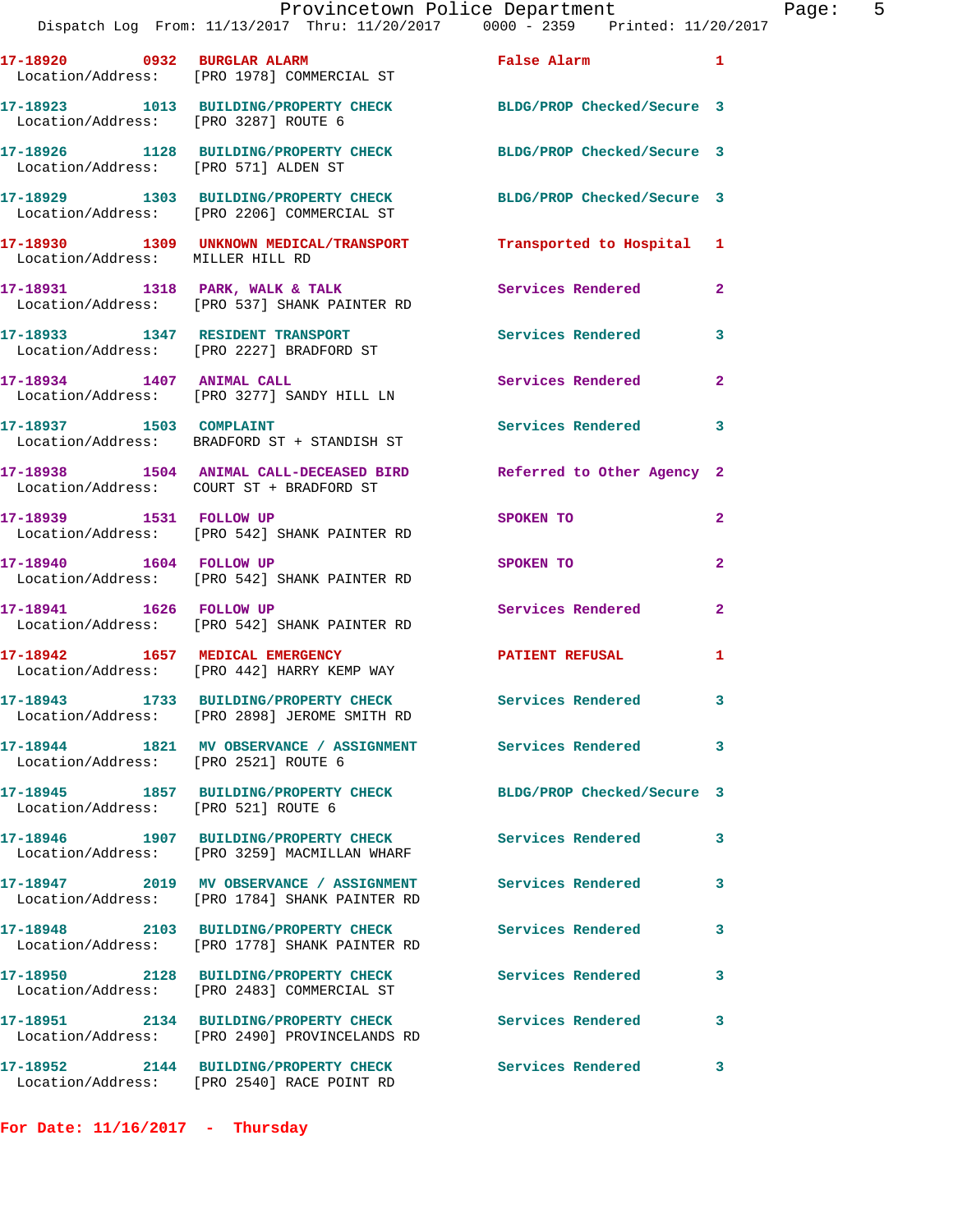|                               | 17-18953 0017 BUILDING/PROPERTY CHECK<br>Location/Address: [PRO 3921] ROUTE 6                              | BLDG/PROP Checked/Secure 3 |                         |
|-------------------------------|------------------------------------------------------------------------------------------------------------|----------------------------|-------------------------|
|                               | 17-18954 0022 MV OBSERVANCE / ASSIGNMENT Services Rendered<br>Location/Address: [PRO 530] SHANK PAINTER RD |                            | $\overline{\mathbf{3}}$ |
|                               | 17-18955 0103 BUILDING/PROPERTY CHECK<br>Location/Address: [PRO 3609] COMMERCIAL ST                        | BLDG/PROP Checked/Secure 3 |                         |
|                               | 17-18956 0116 MV OBSERVANCE / ASSIGNMENT<br>Location/Address: HOWLAND ST + BRADFORD ST                     | <b>Services Rendered</b>   | $\mathbf{3}$            |
| 17-18957 0134 ALARM - GENERAL | Location/Address: [PRO 595] BRADFORD ST                                                                    | False Alarm                | $\mathbf{1}$            |
|                               | 17-18958 0142 BUILDING/PROPERTY CHECK<br>Location/Address: [PRO 3287] ROUTE 6                              | BLDG/PROP Checked/Secure 3 |                         |
|                               | 17-18959 0150 MV OBSERVANCE / ASSIGNMENT<br>Location/Address: [PRO 537] SHANK PAINTER RD                   | No Action Required 3       |                         |
|                               | 17-18960 0205 BUILDING/PROPERTY CHECK<br>Location/Address: [PRO 2490] PROVINCELANDS RD                     | <b>Services Rendered</b>   | 3                       |
|                               | 17-18961 0210 BUILDING/PROPERTY CHECK<br>Location/Address: [PRO 2206] COMMERCIAL ST                        | Services Rendered          | 3                       |
|                               |                                                                                                            | <b>Services Rendered</b>   | 3                       |
|                               | 17-18963 0215 BUILDING/PROPERTY CHECK<br>Location/Address: [PRO 3259] MACMILLAN WHARF                      | BLDG/PROP Checked/Secure 3 |                         |
|                               | 17-18964 0224 BUILDING/PROPERTY CHECK<br>Location/Address: [PRO 3430] COMMERCIAL ST                        | Services Rendered          | 3                       |
|                               | 17-18965 0233 BUILDING/PROPERTY CHECK<br>Location/Address: [PRO 1989] COMMERCIAL ST                        | BLDG/PROP Checked/Secure 3 |                         |
|                               | 17-18966 0240 MV OBSERVANCE / ASSIGNMENT<br>Location/Address: [PRO 106] COMMERCIAL ST                      | Services Rendered          | $\mathbf{3}$            |
|                               | 17-18967 0328 BUILDING/PROPERTY CHECK Services Rendered<br>Location/Address: [PRO 75] CAPTAIN BERTIES WAY  |                            | 3                       |
|                               | 17-18968 0348 BUILDING/PROPERTY CHECK<br>Location/Address: [PRO 447] JEROME SMITH RD                       | BLDG/PROP Checked/Secure 3 |                         |
|                               | 17-18969 0431 BUILDING/PROPERTY CHECK BLDG/PROP Checked/Secure 3<br>Location/Address: [PRO 554] TREMONT ST |                            |                         |
|                               | 17-18970 0453 BUILDING/PROPERTY CHECK<br>Location/Address: [PRO 2493] BRADFORD ST                          | <b>Services Rendered</b>   | $\overline{\mathbf{3}}$ |
|                               | 17-18971 0505 MV OBSERVANCE / ASSIGNMENT Services Rendered<br>Location/Address: [PRO 2521] ROUTE 6         |                            | $\overline{\mathbf{3}}$ |
|                               |                                                                                                            | <b>Services Rendered</b>   | $\overline{\mathbf{3}}$ |
|                               | 17-18973 0612 BUILDING/PROPERTY CHECK<br>Location/Address: [PRO 3287] ROUTE 6                              | Services Rendered          | $\mathbf{3}$            |
|                               | 17-18975 0922 BUILDING/PROPERTY CHECK<br>Location/Address: [PRO 3287] ROUTE 6                              | BLDG/PROP Checked/Secure 3 |                         |
|                               | 17-18974 0927 MV OBSERVANCE / ASSIGNMENT Services Rendered<br>Location/Address: [PRO 525] COMMERCIAL ST    |                            | $\overline{\mathbf{3}}$ |
| 17-18976                      | 0930 PARK, WALK & TALK                                                                                     | Services Rendered          | $\mathbf{2}$            |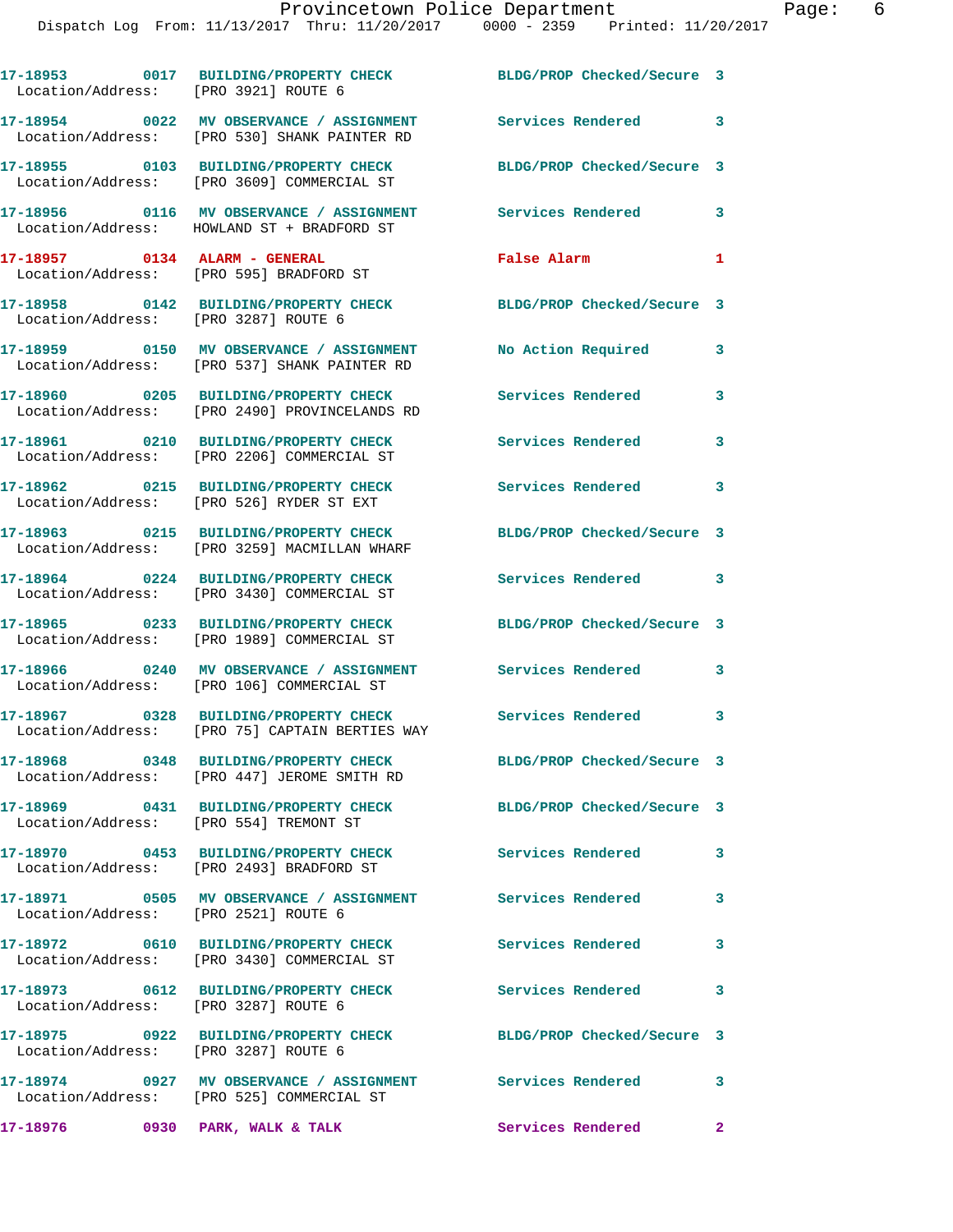|                                        | Dispatch Log From: 11/13/2017 Thru: 11/20/2017 0000 - 2359 Printed: 11/20/2017                                    | Provincetown Police Department Page: 7 |              |   |  |
|----------------------------------------|-------------------------------------------------------------------------------------------------------------------|----------------------------------------|--------------|---|--|
|                                        | Location/Address: [PRO 105] COMMERCIAL ST                                                                         |                                        |              |   |  |
|                                        | 17-18977 1006 BUILDING/PROPERTY CHECK BLDG/PROP Checked/Secure 3<br>Location/Address: [PRO 3259] MACMILLAN WHARF  |                                        |              |   |  |
|                                        | 17-18978 1048 VERBAL IMPEDED OPERATION VERBAL WARNING 3<br>Location/Address: [PRO 175] COMMERCIAL ST              |                                        |              |   |  |
|                                        | 17-18979 1126 BUILDING/PROPERTY CHECK BLDG/PROP Checked/Secure 3<br>Location/Address: [PRO 2483] COMMERCIAL ST    |                                        |              |   |  |
| Location/Address: [PRO 2754] ROUTE 6   | 17-18980 1303 SERVE PROTECTION ORDER Referred to Other Agency 2                                                   |                                        |              | 1 |  |
|                                        | 17-18981 1322 PARK, WALK & TALK 1988 Services Rendered 2<br>Location/Address: [PRO 537] SHANK PAINTER RD          |                                        |              |   |  |
|                                        | 17-18982 1336 PARK, WALK & TALK<br>Location/Address: [PRO 488] MAYFLOWER ST                                       | Services Rendered 2                    |              |   |  |
|                                        | 17-18984 1417 DOCTOR-ORDERED TRANSPORT Transported to Hospital 1<br>Location/Address: [PRO 440] HARRY KEMP WAY    |                                        |              |   |  |
| Refer To Summons: 17-348-AR            | 17-18986 1528 FOLLOW UP<br>Location/Address: [PRO 542] SHANK PAINTER RD                                           | Services Rendered 2                    |              |   |  |
|                                        | 17-18987 1635 911 / GENERAL<br>Location/Address: [PRO 542] SHANK PAINTER RD                                       | Services Rendered                      | 1            |   |  |
|                                        | 17-18990 1841 SERVICE CALL / POLICE Could Not Locate 3<br>Location/Address: [PRO 1615] BANGS ST                   |                                        |              |   |  |
|                                        | 17-18991 1904 BUILDING/PROPERTY CHECK<br>Location/Address: [PRO 3259] MACMILLAN WHARF                             | Services Rendered                      | 3            |   |  |
|                                        | 17-18992 1911 BUILDING/PROPERTY CHECK Services Rendered 3<br>Location/Address: [PRO 2483] COMMERCIAL ST           |                                        |              |   |  |
| Location/Address: [PRO 2521] ROUTE 6   | 17-18993 1956 MV OBSERVANCE / ASSIGNMENT Services Rendered 3                                                      |                                        |              |   |  |
| Location/Address: [PRO 521] ROUTE 6    | 17-18994 2031 BUILDING/PROPERTY CHECK Services Rendered 3                                                         |                                        |              |   |  |
|                                        | 17-18995 2047 MV OBSERVANCE / ASSIGNMENT Services Rendered<br>Location/Address: [PRO 2207] SHANK PAINTER RD       |                                        | $\mathbf{3}$ |   |  |
|                                        | 17-18996 2114 BUILDING/PROPERTY CHECK BLDG/PROP Checked/Secure 3<br>Location/Address: [PRO 519] RACE POINT RD     |                                        |              |   |  |
|                                        | 17-18997 2124 BUILDING/PROPERTY CHECK Services Rendered<br>Location/Address: [PRO 516] RACE POINT RD              |                                        | -3           |   |  |
|                                        | 17-18998 2220 SUSPICIOUS ACTIVITY Could Not Locate 2<br>Location/Address: [PRO 995] MILLER HILL RD                |                                        |              |   |  |
| Location/Address: [PRO 94] BRADFORD ST | 17-18999 2334 MV OBSERVANCE / ASSIGNMENT Services Rendered                                                        |                                        | 3            |   |  |
| For Date: $11/17/2017$ - Friday        |                                                                                                                   |                                        |              |   |  |
|                                        | 17-19000 0005 BUILDING/PROPERTY CHECK BLDG/PROP Checked/Secure 3<br>Location/Address: [PRO 3296] SHANK PAINTER RD |                                        |              |   |  |
|                                        | 17-19001 0008 BUILDING/PROPERTY CHECK BLDG/PROP Checked/Secure 3<br>Location/Address: [PRO 1778] SHANK PAINTER RD |                                        |              |   |  |
|                                        | 17-19002 0011 MV OBSERVANCE / ASSIGNMENT<br>Location/Address: [PRO 3912] SHANK PAINTER RD                         | No Action Required 3                   |              |   |  |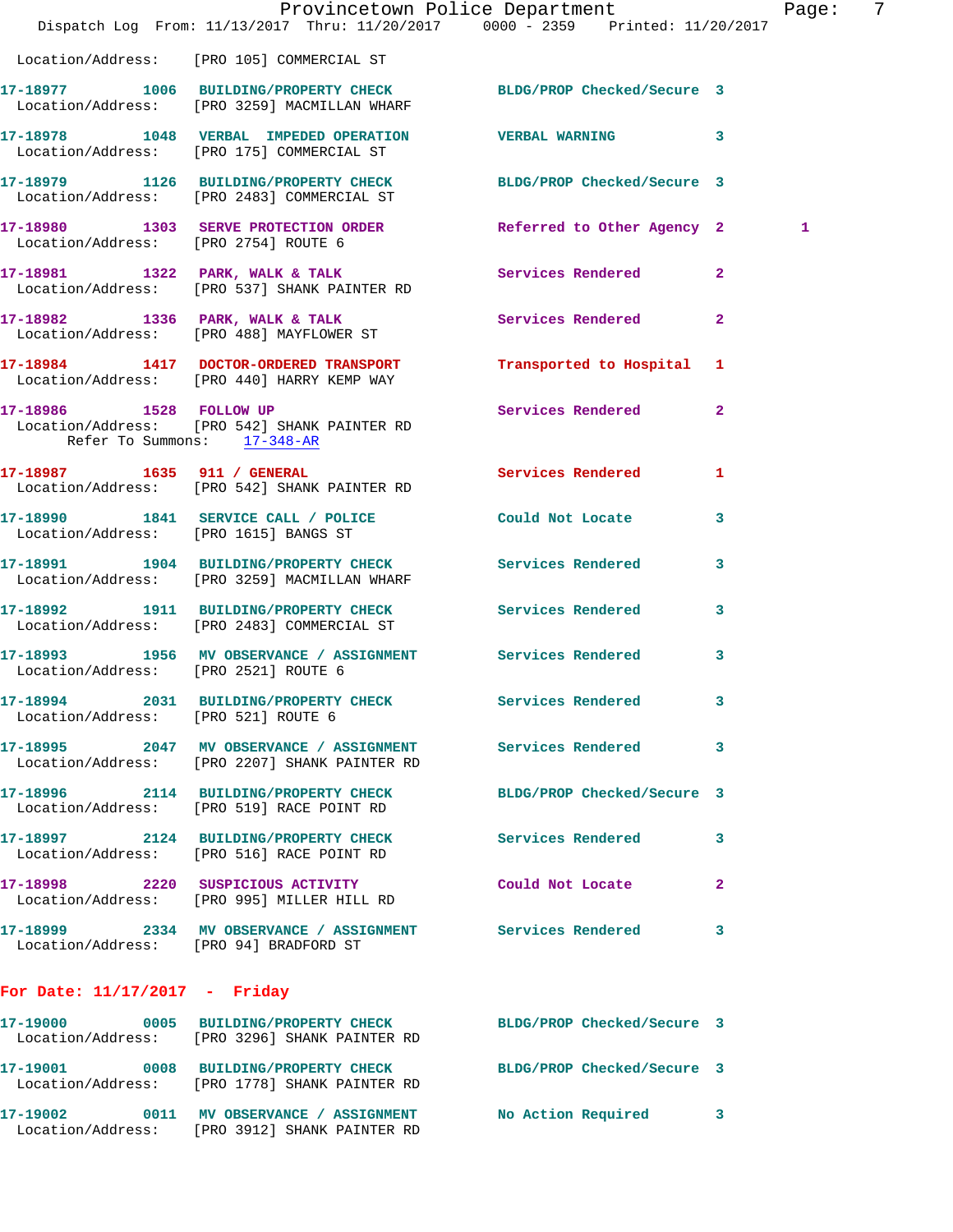| Location/Address: [PRO 37] BRADFORD ST | 17-19003 0015 BUILDING/PROPERTY CHECK                                                                                 | BLDG/PROP Checked/Secure 3 |                            |
|----------------------------------------|-----------------------------------------------------------------------------------------------------------------------|----------------------------|----------------------------|
|                                        | 17-19004 0027 MV OBSERVANCE / ASSIGNMENT<br>Location/Address: BRADFORD ST + HOWLAND ST                                | Services Rendered          | 3                          |
|                                        | 17-19005 0107 BUILDING/PROPERTY CHECK<br>Location/Address: [PRO 1886] BRADFORD ST                                     | Services Rendered 3        |                            |
|                                        | 17-19006 0110 BUILDING/PROPERTY CHECK<br>Location/Address: [PRO 2898] JEROME SMITH RD                                 | BLDG/PROP Checked/Secure 3 |                            |
|                                        | 17-19007 0115 BUILDING/PROPERTY CHECK<br>Location/Address: [PRO 444] HIGH POLE HILL                                   | BLDG/PROP Checked/Secure 3 |                            |
|                                        | 17-19009 0125 BUILDING/PROPERTY CHECK<br>Location/Address: [PRO 186] COMMERCIAL ST                                    | BLDG/PROP Checked/Secure 3 |                            |
|                                        | 17-19010 0132 BUILDING/PROPERTY CHECK<br>Location/Address: [PRO 105] COMMERCIAL ST                                    | BLDG/PROP Checked/Secure 3 |                            |
|                                        | 17-19011 0142 BUILDING/PROPERTY CHECK<br>Location/Address: [PRO 1638] COMMERCIAL ST                                   | BLDG/PROP Checked/Secure 3 |                            |
|                                        | 17-19012 0150 BUILDING/PROPERTY CHECK<br>Location/Address: [PRO 341] COMMERCIAL ST                                    | BLDG/PROP Checked/Secure 3 |                            |
|                                        | 17-19013 0207 BUILDING/PROPERTY CHECK<br>Location/Address: [PRO 3259] MACMILLAN WHARF                                 | BLDG/PROP Checked/Secure 3 |                            |
|                                        | 17-19014 0304 BUILDING/PROPERTY CHECK<br>Location/Address: [PRO 525] COMMERCIAL ST                                    | BLDG/PROP Checked/Secure 3 |                            |
|                                        | 17-19015 0407 BUILDING/PROPERTY CHECK<br>Location/Address: [PRO 379] COMMERCIAL ST                                    | BLDG/PROP Checked/Secure 3 |                            |
|                                        | 17-19016 0448 BUILDING/PROPERTY CHECK<br>Location/Address: [PRO 526] RYDER ST EXT                                     | Services Rendered          | 3                          |
|                                        | 17-19017 0506 BUILDING/PROPERTY CHECK Services Rendered<br>Location/Address: [PRO 2490] PROVINCELANDS RD              |                            | 3                          |
| Location/Address: [PRO 2521] ROUTE 6   | 17-19018 0523 MV OBSERVANCE / ASSIGNMENT                                                                              | <b>Services Rendered</b>   | 3                          |
| Location/Address: [PRO 3287] ROUTE 6   | 17-19019 0548 BUILDING/PROPERTY CHECK BLDG/PROP Checked/Secure 3                                                      |                            |                            |
|                                        | 17-19020 0552 MV OBSERVANCE / ASSIGNMENT No Action Required 3<br>Location/Address: JEROME SMITH RD + SHANK PAINTER RD |                            |                            |
| 17-19021 0811 AT SCHOOL                | Location/Address: [PRO 569] WINSLOW ST                                                                                | Services Rendered          | $\overline{\phantom{a}}$ 3 |
| Location/Address: [PRO 3287] ROUTE 6   | 17-19022 0829 BUILDING/PROPERTY CHECK BLDG/PROP Checked/Secure 3                                                      |                            |                            |
|                                        | 17-19023 0841 PARK, WALK & TALK<br>Location/Address: [PRO 488] MAYFLOWER ST                                           | Services Rendered          | $\sim$ 2                   |
| Location/Address: [PRO 58] BRADFORD ST | 17-19024 0855 MV OBSERVANCE / ASSIGNMENT Services Rendered                                                            |                            | $\overline{\mathbf{3}}$    |
| Location/Address: [PRO 571] ALDEN ST   | 17-19025 0903 BUILDING/PROPERTY CHECK                                                                                 | BLDG/PROP Checked/Secure 3 |                            |
|                                        | 17-19026 0909 VERBAL SPEED<br>Location/Address: [PRO 1206] BRADFORD ST                                                | <b>VERBAL WARNING</b>      | $\overline{\mathbf{3}}$    |
| 17-19027 0929 LOST PROPERTY            |                                                                                                                       | Services Rendered 3        |                            |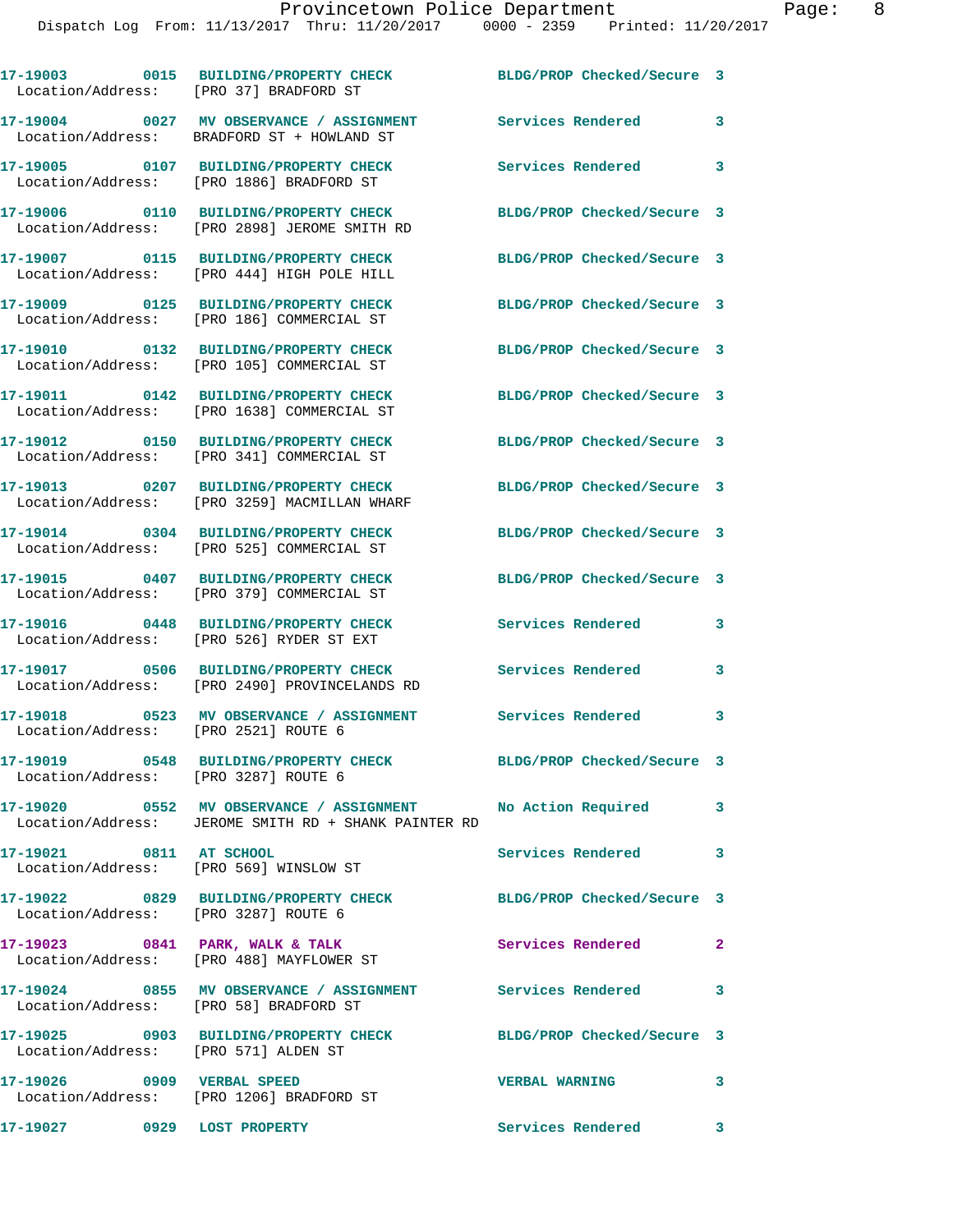|                                                                  | Dispatch Log From: 11/13/2017 Thru: 11/20/2017 0000 - 2359 Printed: 11/20/2017                                   | Provincetown Police Department |                | Page: | - 9 |
|------------------------------------------------------------------|------------------------------------------------------------------------------------------------------------------|--------------------------------|----------------|-------|-----|
|                                                                  | Location/Address: [PRO 542] SHANK PAINTER RD                                                                     |                                |                |       |     |
|                                                                  | 17-19029 1026 ALARM - GENERAL<br>Location/Address: [PRO 1978] COMMERCIAL ST                                      | False Alarm                    | 1              |       |     |
|                                                                  | 17-19030 1035 PARK, WALK & TALK<br>Location/Address: [PRO 2671] COMMERCIAL ST                                    | <b>Services Rendered</b>       | $\mathbf{2}$   |       |     |
| 17-19031 1044 HAZARDS                                            | Location/Address: [PRO 3609] COMMERCIAL ST                                                                       | Services Rendered 2            |                |       |     |
|                                                                  | 17-19032 1117 BUILDING/PROPERTY CHECK BLDG/PROP Checked/Secure 3<br>Location/Address: [PRO 3317] CEMETERY RD     |                                |                | 1     |     |
|                                                                  | 17-19033 1119 PET PANTRY<br>Location/Address: [PRO 3966] SHANK PAINTER RD                                        | Services Rendered 3            |                |       |     |
|                                                                  | 17-19034 1137 PARK, WALK & TALK<br>Location/Address: HOWLAND ST + BRADFORD ST                                    | Services Rendered              | $\overline{2}$ |       |     |
|                                                                  | 17-19035 1235 ASSIST CITIZEN<br>Location/Address: [PRO 537] SHANK PAINTER RD                                     | Services Rendered 3            |                |       |     |
| 17-19036 1240 ANIMAL CALL<br>Location/Address: [PRO 90] COURT ST |                                                                                                                  | Services Rendered              | $\mathbf{2}$   |       |     |
|                                                                  | 17-19037 1258 SERVICE CALL / POLICE Services Rendered 3<br>Location/Address: [PRO 4073] NELSON AVE               |                                |                |       |     |
|                                                                  | 17-19039 1303 DECEASED ANIMAL<br>Location/Address: WINTHROP ST + BRADFORD ST                                     | Services Rendered              | $\mathbf{2}$   |       |     |
|                                                                  | 17-19041 1342 SERVE SUMMONS<br>Location/Address: [PRO 725] BRADFORD ST                                           | Could Not Locate               | 3              |       |     |
|                                                                  | 17-19042 1348 BUILDING/PROPERTY CHECK<br>Location/Address: [PRO 105] COMMERCIAL ST                               | Services Rendered 3            |                |       |     |
|                                                                  | 17-19043 1401 VERBAL INSPECTION<br>Location/Address: [PRO 1293] BRADFORD ST                                      | <b>VERBAL WARNING</b>          | 3              |       |     |
| Location/Address: [PRO 1615] BANGS ST                            | 17-19044 1412 ASSIST CITIZEN                                                                                     | Services Rendered 3            |                |       |     |
|                                                                  | 17-19045   1523   ALARM - GENERAL<br>Location/Address: [PRO 2243] COMMERCIAL ST                                  | False Alarm                    | -1             |       |     |
|                                                                  | 17-19046 1526 LOST SAMSUNG GALAXY Services Rendered 3<br>Location/Address: [PRO 542] SHANK PAINTER RD            |                                |                |       |     |
|                                                                  | 17-19048 1555 BUILDING/PROPERTY CHECK BLDG/PROP Checked/Secure 3<br>Location/Address: [PRO 2206] COMMERCIAL ST   |                                |                |       |     |
|                                                                  | 17-19047 1609 BUILDING/PROPERTY CHECK<br>Location/Address: [PRO 447] JEROME SMITH RD                             | BLDG/PROP Checked/Secure 3     |                |       |     |
| Location/Address: SHANK PAINTER RD                               | 17-19049 1650 MV OBSERVANCE / ASSIGNMENT Services Rendered 3                                                     |                                |                |       |     |
|                                                                  | 17-19050 1655 MEDICAL EMERGENCY/D.O.T.<br>Location/Address: [PRO 440] HARRY KEMP WAY                             | Transported to Hospital 1      |                |       |     |
|                                                                  | 17-19052 1729 MV OBSERVANCE / ASSIGNMENT Services Rendered 3<br>Location/Address: SHANK PAINTER RD + BRADFORD ST |                                |                |       |     |
|                                                                  | 17-19053 1804 BUILDING/PROPERTY CHECK BLDG/PROP Checked/Secure 3<br>Location/Address: [PRO 3259] MACMILLAN WHARF |                                |                |       |     |
| Location/Address: [PRO 3287] ROUTE 6                             | 17-19054 1902 BUILDING/PROPERTY CHECK BLDG/PROP Checked/Secure 3                                                 |                                |                |       |     |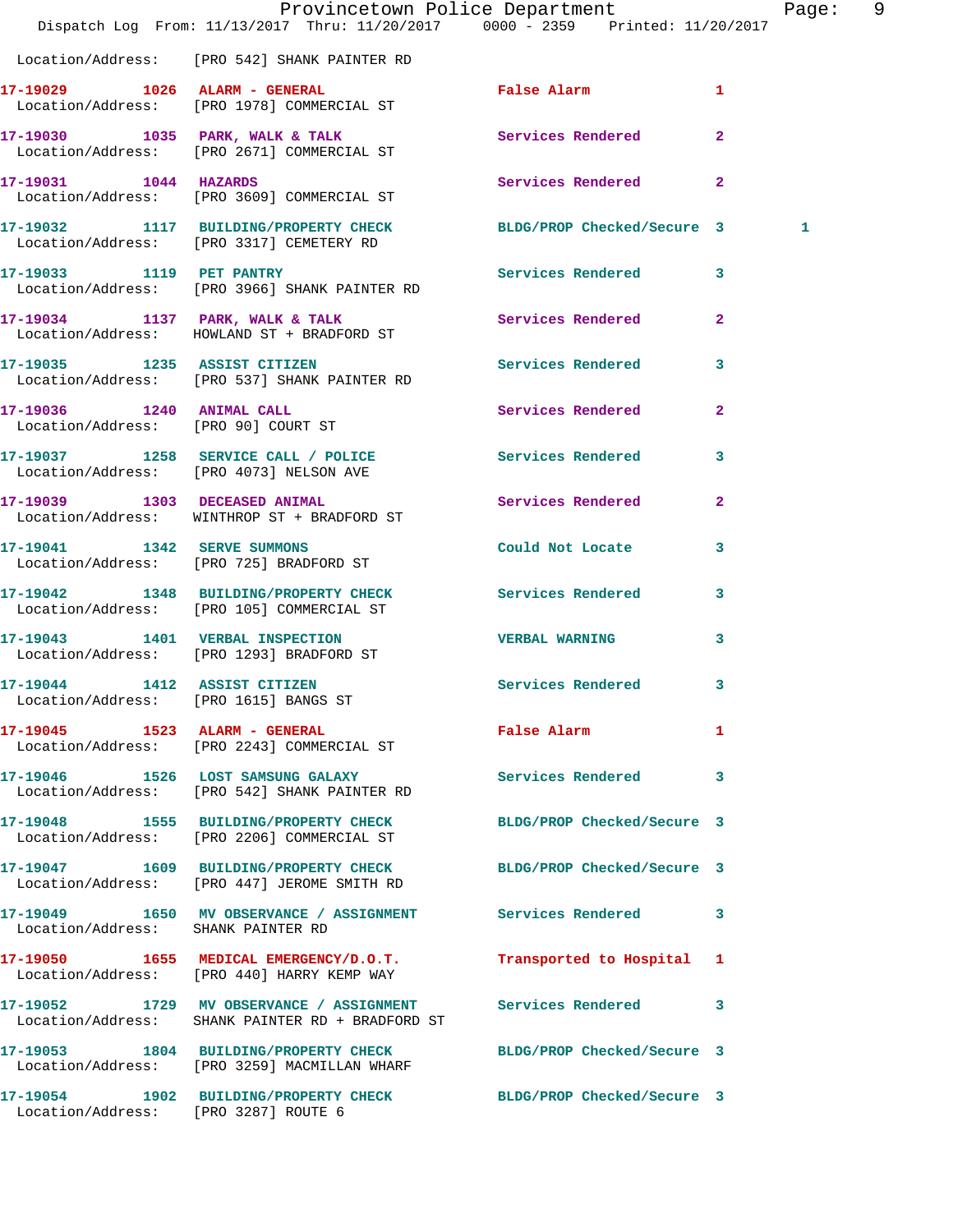|                                   | Provincetown Police Department<br>Dispatch Log From: 11/13/2017 Thru: 11/20/2017 0000 - 2359 Printed: 11/20/2017   |                            |              |
|-----------------------------------|--------------------------------------------------------------------------------------------------------------------|----------------------------|--------------|
|                                   | 17-19055 1953 MEDICAL EMERGENCY/WALK IN Transported to Hospital 1<br>Location/Address: [PRO 1892] SHANK PAINTER RD |                            |              |
|                                   | 17-19058 2357 MV OBSERVANCE / ASSIGNMENT Services Rendered 3<br>Location/Address: SHANK PAINTER RD + BRADFORD ST   |                            |              |
|                                   | 17-19057 2358 BUILDING/PROPERTY CHECK BLDG/PROP Checked/Secure 3<br>Location/Address: [PRO 530] SHANK PAINTER RD   |                            |              |
| For Date: $11/18/2017$ - Saturday |                                                                                                                    |                            |              |
|                                   | 17-19059 0003 BUILDING/PROPERTY CHECK BLDG/PROP Checked/Secure 3<br>Location/Address: [PRO 1952] COMMERCIAL ST     |                            |              |
|                                   | 17-19060 0031 MV OBSERVANCE / ASSIGNMENT<br>Location/Address: HOWLAND ST + BRADFORD ST                             | No Action Required         | 3            |
|                                   | 17-19061 0107 BUILDING/PROPERTY CHECK BLDG/PROP Checked/Secure 3<br>Location/Address: [PRO 1783] FRANKLIN ST       |                            |              |
| Location/Address: COMMERCIAL ST   | 17-19062 0113 PARK, WALK & TALK                                                                                    | Services Rendered          | $\mathbf{2}$ |
|                                   | 17-19065 0114 BUILDING/PROPERTY CHECK BLDG/PROP Checked/Secure 3<br>Location/Address: [PRO 182] COMMERCIAL ST      |                            |              |
|                                   | 17-19063 0132 BUILDING/PROPERTY CHECK<br>Location/Address: [PRO 3259] MACMILLAN WHARF                              | BLDG/PROP Checked/Secure 3 |              |
|                                   | 17-19066 0133 BUILDING/PROPERTY CHECK<br>Location/Address: [PRO 175] COMMERCIAL ST                                 | BLDG/PROP Checked/Secure 3 |              |
|                                   | 17-19064 0137 BUILDING/PROPERTY CHECK<br>Location/Address: [PRO 2539] RYDER ST EXT                                 | BLDG/PROP Checked/Secure 3 |              |
|                                   | 17-19067 0148 ASSIST CITIZEN<br>Location/Address: [PRO 542] SHANK PAINTER RD                                       | Services Rendered 3        |              |
|                                   | 17-19068 0154 BUILDING/PROPERTY CHECK<br>Location/Address: [PRO 99] COMMERCIAL ST                                  | BLDG/PROP Checked/Secure 3 |              |
|                                   | 17-19069 0253 MV OBSERVANCE / ASSIGNMENT<br>Location/Address: HIGH POLE HILL + BRADFORD ST                         | Services Rendered          | 3            |
|                                   | 17-19070 0346 BUILDING/PROPERTY CHECK BLDG/PROP Checked/Secure 3<br>Location/Address: [PRO 379] COMMERCIAL ST      |                            |              |
|                                   | 17-19071 0359 BUILDING/PROPERTY CHECK<br>Location/Address: [PRO 1989] COMMERCIAL ST                                | BLDG/PROP Checked/Secure 3 |              |
|                                   | 17-19072 0402 BUILDING/PROPERTY CHECK<br>Location/Address: [PRO 440] HARRY KEMP WAY                                | BLDG/PROP Checked/Secure 3 |              |
|                                   | 17-19073 0427 BUILDING/PROPERTY CHECK<br>Location/Address: [PRO 1646] WINSLOW ST                                   | BLDG/PROP Checked/Secure 3 |              |
| Location/Address: ROUTE 6         | 17-19074    0504 MV OBSERVANCE / ASSIGNMENT Services Rendered                                                      |                            | 3            |
|                                   | 17-19075 0604 BUILDING/PROPERTY CHECK<br>Location/Address: [PRO 2490] PROVINCELANDS RD                             | <b>Services Rendered</b>   | 3            |
| 17-19076 0745 FOLLOW UP           | Location/Address: [PRO 542] SHANK PAINTER RD<br>Refer To Summons: 17-348-AR                                        | Services Rendered          | $\mathbf{2}$ |
|                                   | 17-19077 0808 ANIMAL CALL-SICK BIRD<br>Location/Address: [PRO 2543] MACMILLAN WHARF                                | Services Rendered          | $\mathbf{2}$ |
| 17-19078                          | 0830 MV COMPLAINT                                                                                                  | Could Not Locate           | 2            |

Page: 10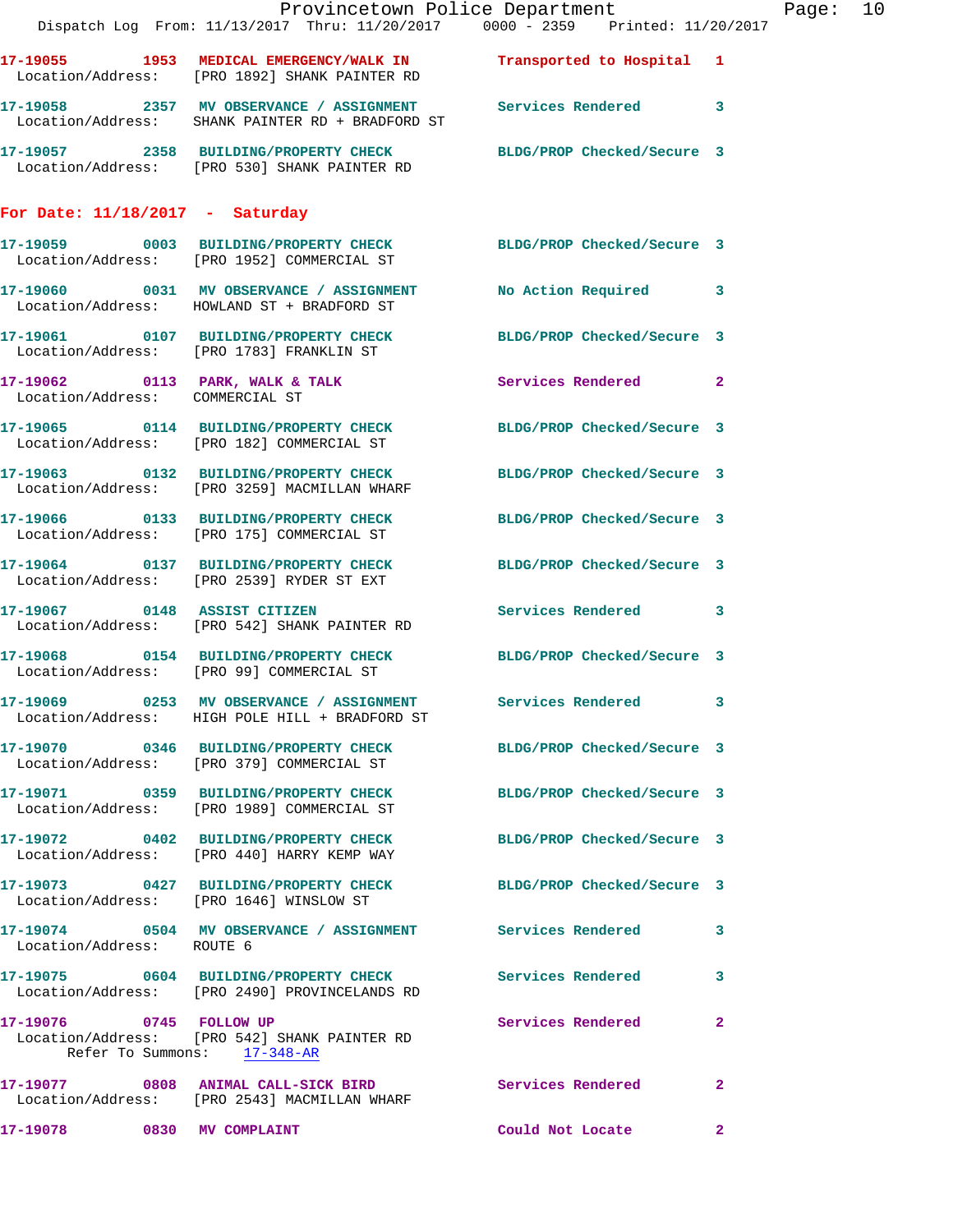|                                      | Provincetown Police Department<br>Dispatch Log From: 11/13/2017 Thru: 11/20/2017 0000 - 2359 Printed: 11/20/2017 |                                                                                                               | Page: 11     |  |
|--------------------------------------|------------------------------------------------------------------------------------------------------------------|---------------------------------------------------------------------------------------------------------------|--------------|--|
| Location/Address: RYDER ST           |                                                                                                                  |                                                                                                               |              |  |
|                                      | 17-19079 0901 PARK, WALK & TALK 3 Services Rendered 2<br>Location/Address: [PRO 3296] SHANK PAINTER RD           |                                                                                                               |              |  |
|                                      | 17-19080 0908 MV COMPLAINT<br>Location/Address: NELSON AVE + RACE POINT RD                                       | SPOKEN TO                                                                                                     | $\mathbf{2}$ |  |
|                                      | 17-19081 0928 PARK, WALK & TALK 3 Services Rendered<br>Location/Address: [PRO 105] COMMERCIAL ST                 |                                                                                                               | $\mathbf{2}$ |  |
|                                      | 17-19083 1000 FOLLOW UP<br>Location/Address: [PRO 542] SHANK PAINTER RD                                          | Services Rendered 2                                                                                           |              |  |
|                                      | 17-19084 1008 FOLLOW UP<br>Location/Address: [PRO 542] SHANK PAINTER RD                                          | SPOKEN TO DESCRIPTION OF REAL PROPERTY.                                                                       | $\mathbf{2}$ |  |
|                                      | 17-19085 1019 BUILDING/PROPERTY CHECK BLDG/PROP Checked/Secure 3<br>Location/Address: [PRO 3259] MACMILLAN WHARF |                                                                                                               |              |  |
|                                      | 17-19086 1046 FOLLOW UP<br>Location/Address: [PRO 2181] SHIPS WAY RD                                             | Services Rendered 2                                                                                           |              |  |
|                                      | 17-19087 1047 FOLLOW UP<br>Location/Address: [PRO 2227] BRADFORD ST                                              | SPOKEN TO AND TO A STATE OF THE STATE OF THE STATE OF THE STATE OF THE STATE OF THE STATE OF THE STATE OF THE | $\mathbf{2}$ |  |
|                                      | 17-19088 1132 BUILDING/PROPERTY CHECK BLDG/PROP Checked/Secure 3<br>Location/Address: [PRO 2500] COMMERCIAL ST   |                                                                                                               |              |  |
| Location/Address: [PRO 3287] ROUTE 6 | 17-19089 1151 BUILDING/PROPERTY CHECK BLDG/PROP Checked/Secure 3                                                 |                                                                                                               |              |  |
|                                      | 17-19090 1151 PARK, WALK & TALK 1999 Services Rendered 2<br>Location: [PRO 3431] LOPES SQUARE                    |                                                                                                               |              |  |
|                                      | 17-19091 1213 DISTURBANCE / FIGHT / ARGUMENT SPOKEN TO<br>Location/Address: [PRO 3296] SHANK PAINTER RD          |                                                                                                               | 1            |  |
|                                      | 17-19092 1238 COMPLAINT<br>Location/Address: SHANK PAINTER RD + PROVINCE RD                                      | No Action Required 3                                                                                          |              |  |
| Location/Address: [PRO 2521] ROUTE 6 | 17-19093               1258    MV  OBSERVANCE  /  ASSIGNMENT                Services  Rendered                3  |                                                                                                               |              |  |
|                                      | 17-19094 1426 FOLLOW UP<br>Location/Address: [PRO 542] SHANK PAINTER RD                                          | SPOKEN TO                                                                                                     | $\mathbf{2}$ |  |
|                                      | 17-19097 1517 ASSIST DEPARTMENT / MUTUAL AID SPOKEN TO<br>Location/Address: [PRO 3259] MACMILLAN WHARF           |                                                                                                               | 3            |  |
| 17-19096 1522 COMPLAINT              | Location/Address: [PRO 1086] PRINCE ST                                                                           | SPOKEN TO                                                                                                     | 3            |  |
|                                      | 17-19098 1616 MV OBSERVANCE / ASSIGNMENT Services Rendered<br>Location/Address: [PRO 525] COMMERCIAL ST          |                                                                                                               | 3            |  |
|                                      | 17-19099 1638 MEDICAL EMERGENCY/CHEST PAINS Transported to Hospital 1<br>Location/Address: [PRO 1014] NELSON AVE |                                                                                                               |              |  |
| Location/Address: [PRO 3287] ROUTE 6 | 17-19101 1724 BUILDING/PROPERTY CHECK BLDG/PROP Checked/Secure 3                                                 |                                                                                                               |              |  |
|                                      | 17-19102 1728 ANIMAL CALL/DOG BITE<br>Location/Address: CONANT ST + COMMERCIAL ST                                | <b>Services Rendered</b> 2                                                                                    |              |  |
| Location/Address: [PRO 3287] ROUTE 6 | 17-19103 1759 BUILDING/PROPERTY CHECK Services Rendered                                                          |                                                                                                               | 3            |  |
|                                      | 17-19104 1851 ASSIST DEPARTMENT / MUTUAL AID Services Rendered 3<br>Location/Address: [PRO 1939] SOMERSET RD     |                                                                                                               |              |  |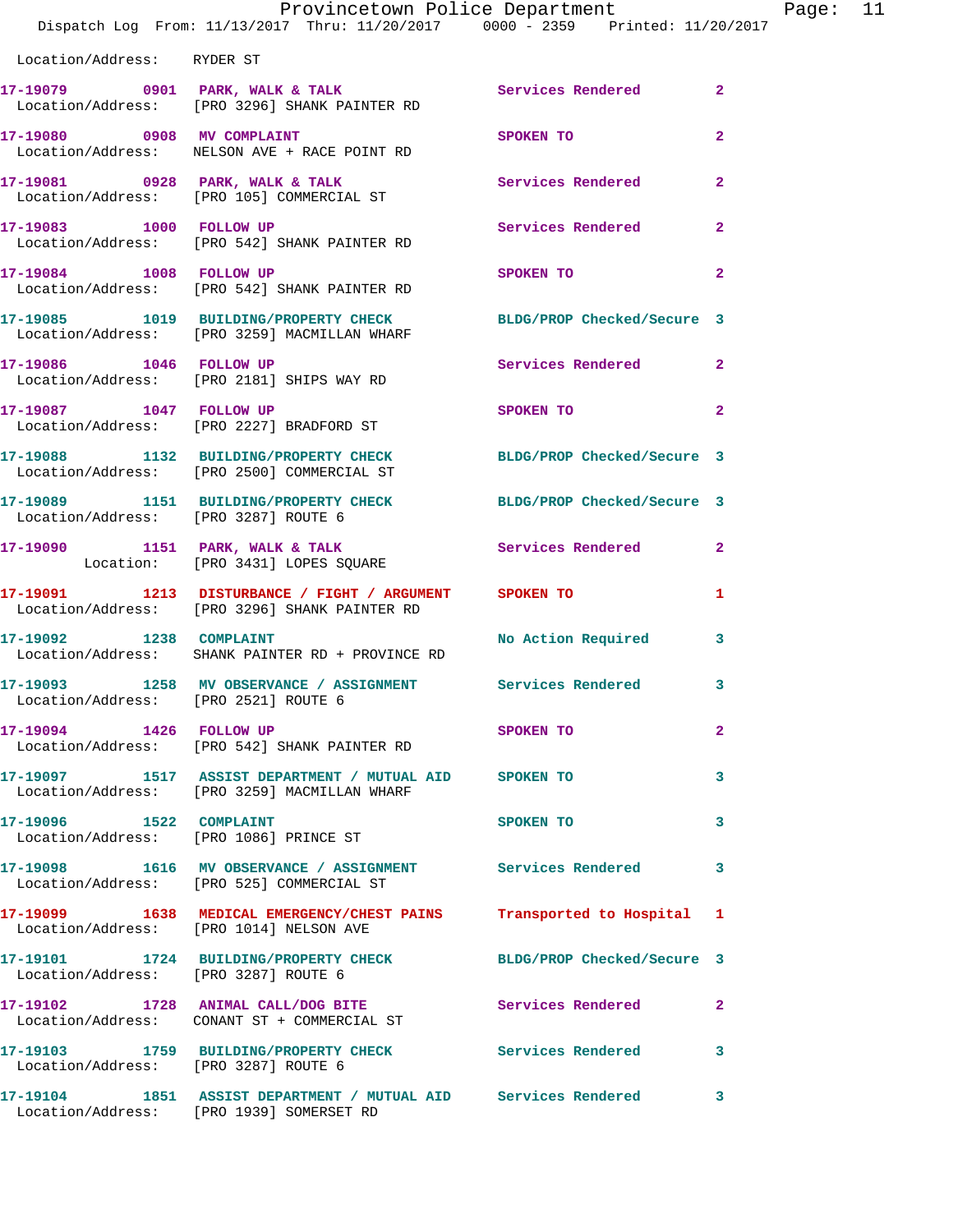**17-19108 2037 SERVICE CALL / POLICE Services Rendered 3**  Location/Address: [PRO 3222] ALDEN ST **17-19107 2038 MV OBSERVANCE / ASSIGNMENT Services Rendered 3**  Location/Address: SHANK PAINTER RD + BROWNE ST **17-19110 2356 MEDICAL EMERGENCY/EVAL Services Rendered 1**  Location/Address: [PRO 542] SHANK PAINTER RD

Refer To Arrest: 17-351-AR

Location/Address: [PRO 1778] SHANK PAINTER RD

## **For Date: 11/19/2017 - Sunday**

| 17-19111                             | 0117 BUILDING/PROPERTY CHECK<br>Location/Address: [PRO 3259] MACMILLAN WHARF                 | Services Rendered          | 3            |
|--------------------------------------|----------------------------------------------------------------------------------------------|----------------------------|--------------|
|                                      | 17-19112 0121 MV OBSERVANCE / ASSIGNMENT<br>Location/Address: BRADFORD ST + RYDER ST         | <b>Services Rendered</b>   | $\mathbf{3}$ |
| 17-19113 0126 MV STOP                | Location/Address: PLEASANT ST + BRADFORD ST                                                  | <b>VERBAL WARNING</b>      | $\mathbf{3}$ |
| 17-19114                             | 0135 BUILDING/PROPERTY CHECK<br>Location/Address: [PRO 2898] JEROME SMITH RD                 | <b>Services Rendered</b>   | $\mathbf{3}$ |
| 17-19115 0138 MV STOP                | Location/Address: [PRO 1506] BRADFORD ST + CONWELL ST                                        | <b>VERBAL WARNING</b>      | 3            |
|                                      |                                                                                              | BLDG/PROP Checked/Secure 3 |              |
|                                      | 17-19117 0214 BUILDING/PROPERTY CHECK<br>Location/Address: [PRO 2489] BRADFORD ST            | <b>Services Rendered</b>   | 3            |
|                                      | 17-19119 0230 MV OBSERVANCE / ASSIGNMENT<br>Location/Address: BRADFORD ST + SHANK PAINTER RD | <b>Services Rendered</b>   | 3            |
|                                      | 17-19120 0449 BUILDING/PROPERTY CHECK<br>Location/Address: [PRO 2490] PROVINCELANDS RD       | Services Rendered          | 3            |
| Location/Address: ROUTE 6            | 17-19121 0502 MV OBSERVANCE / ASSIGNMENT Services Rendered                                   |                            | $\mathbf{3}$ |
| 17-19122                             | 0508 BUILDING/PROPERTY CHECK<br>Location/Address: [PRO 3430] COMMERCIAL ST                   | Services Rendered          | $\mathbf{3}$ |
|                                      | 17-19123 0559 BUILDING/PROPERTY CHECK<br>Location/Address: [PRO 2540] RACE POINT RD          | Services Rendered          | $\mathbf{3}$ |
|                                      | 17-19124 0758 BUILDING/PROPERTY CHECK<br>Location/Address: [PRO 1638] COMMERCIAL ST          | BLDG/PROP Checked/Secure 3 |              |
| Location/Address: [PRO 3440] ROUTE 6 | 17-19126 0916 MV OBSERVANCE / ASSIGNMENT                                                     | No Action Required         | 3            |
| 17-19127 0921 COMPLAINT              | Location/Address: [PRO 542] SHANK PAINTER RD                                                 | SPOKEN TO                  | 3            |
|                                      | 17-19128 1013 BUILDING/PROPERTY CHECK<br>Location/Address: [PRO 3259] MACMILLAN WHARF        | BLDG/PROP Checked/Secure 3 |              |
|                                      | 17-19129 1052 MV OBSERVANCE / ASSIGNMENT<br>Location/Address: [PRO 530] SHANK PAINTER RD     | <b>Services Rendered</b> 3 |              |
|                                      | 17-19130 1058 BUILDING/PROPERTY CHECK BLDG/PROP Checked/Secure 3                             |                            |              |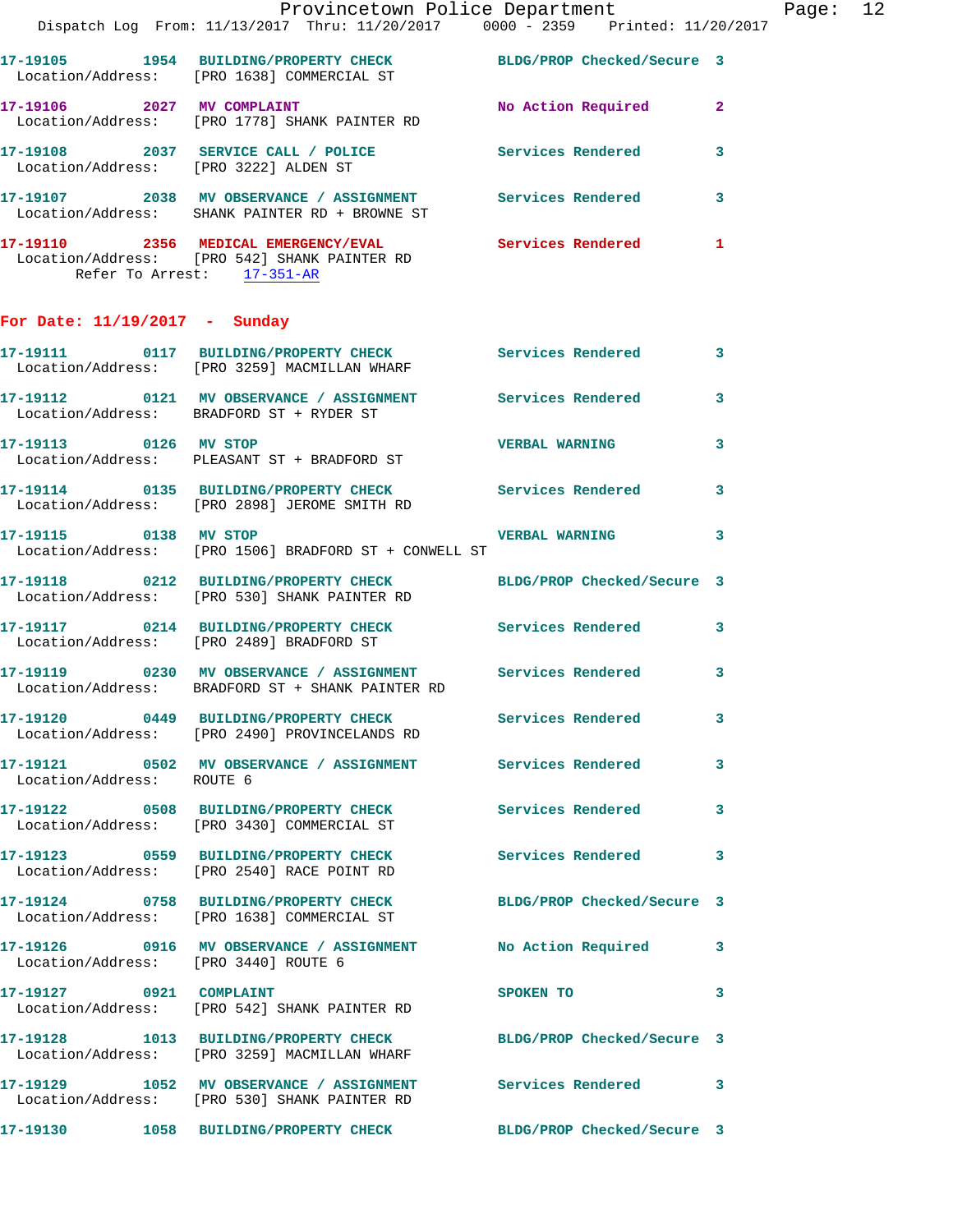|                                      | Dispatch Log From: 11/13/2017 Thru: 11/20/2017 0000 - 2359 Printed: 11/20/2017                                | Provincetown Police Department |              | Page: 13       |  |
|--------------------------------------|---------------------------------------------------------------------------------------------------------------|--------------------------------|--------------|----------------|--|
|                                      | Location/Address: [PRO 2483] COMMERCIAL ST                                                                    |                                |              |                |  |
| 17-19132 1127 HAZARDS                | 7-19132 1127 HAZARDS<br>Location/Address: [PRO 2479] ROUTE 6                                                  | Removed Hazard 2               |              |                |  |
|                                      | 17-19133 1131 BUILDING/PROPERTY CHECK BLDG/PROP Checked/Secure 3<br>Location/Address: [PRO 1780] JOHNSON ST   |                                |              |                |  |
|                                      | 17-19134 1145 BUILDING/PROPERTY CHECK<br>Location/Address: [PRO 2194] COMMERCIAL ST                           | BLDG/PROP Checked/Secure 3     |              |                |  |
|                                      | 17-19135 1159 BUILDING/PROPERTY CHECK BLDG/PROP Checked/Secure 3<br>Location/Address: [PRO 516] RACE POINT RD |                                |              |                |  |
|                                      | 17-19138 1210 PARK, WALK & TALK<br>Location/Address: [PRO 3296] SHANK PAINTER RD                              | Services Rendered              | $\mathbf{2}$ |                |  |
|                                      | 17-19136 1233 ANIMAL CALL-INJURED BIRD Services Rendered 2<br>Location/Address: [PRO 2543] MACMILLAN WHARF    |                                |              |                |  |
|                                      | 17-19137 1316 911 / GENERAL/M/V LOCKOUT Services Rendered<br>Location/Address: [PRO 526] RYDER ST EXT         |                                | $\mathbf{1}$ |                |  |
|                                      | 17-19139    1501    ALARM - GENERAL<br>Location/Address: [PRO 1714] COMMERCIAL ST                             | False Alarm 1                  |              | $\overline{2}$ |  |
|                                      | 17-19140 1525 BUILDING/PROPERTY CHECK<br>Location/Address: [PRO 2206] COMMERCIAL ST                           | BLDG/PROP Checked/Secure 3     |              |                |  |
|                                      | 17-19142  1618 SUSPICIOUS ACTIVITY<br>Location/Address: [PRO 94] BRADFORD ST                                  | BLDG/PROP Checked/Secure 2     |              |                |  |
|                                      | 17-19143 1725 BUILDING/PROPERTY CHECK Services Rendered 3<br>Location/Address: [PRO 3259] MACMILLAN WHARF     |                                |              |                |  |
|                                      | 17-19144 1727 PARK, WALK & TALK<br>Location: [PRO 3431] LOPES SQUARE                                          | Services Rendered 2            |              |                |  |
| Location/Address: [PRO 3287] ROUTE 6 | 17-19145 1757 BUILDING/PROPERTY CHECK BLDG/PROP Checked/Secure 3                                              |                                |              |                |  |
|                                      | Location/Address: [PRO 3736] COMMERCIAL ST                                                                    | <b>Services Rendered</b> 1     |              |                |  |
|                                      | 17-19147 1850 MV OBSERVANCE / ASSIGNMENT Services Rendered<br>Location/Address: [PRO 1784] SHANK PAINTER RD   |                                | 3            |                |  |
| 17-19148 1903 ALARM - GENERAL        | Location/Address: [PRO 1134] TREMONT ST                                                                       | Services Rendered              | 1            |                |  |
|                                      | 17-19149 2010 MV OBSERVANCE / ASSIGNMENT Services Rendered<br>Location/Address: [PRO 2521] ROUTE 6            |                                | 3            |                |  |
| Location/Address: [PRO 521] ROUTE 6  | 17-19150 2211 BUILDING/PROPERTY CHECK Services Rendered                                                       |                                | 3            |                |  |
| For Date: $11/20/2017$ - Monday      |                                                                                                               |                                |              |                |  |
|                                      | 17-19151 0014 BUILDING/PROPERTY CHECK<br>Location/Address: [PRO 444] HIGH POLE HILL                           | BLDG/PROP Checked/Secure 3     |              |                |  |
|                                      | 17-19152 0019 MV OBSERVANCE / ASSIGNMENT Services Rendered<br>Location/Address: HIGH POLE HILL + BRADFORD ST  |                                | 3            |                |  |
|                                      | 17-19153 0131 BUILDING/PROPERTY CHECK Services Rendered 3                                                     |                                |              |                |  |

Location/Address: [PRO 3259] MACMILLAN WHARF

Location/Address: [PRO 1638] COMMERCIAL ST

**17-19154 0145 BUILDING/PROPERTY CHECK BLDG/PROP Checked/Secure 3**